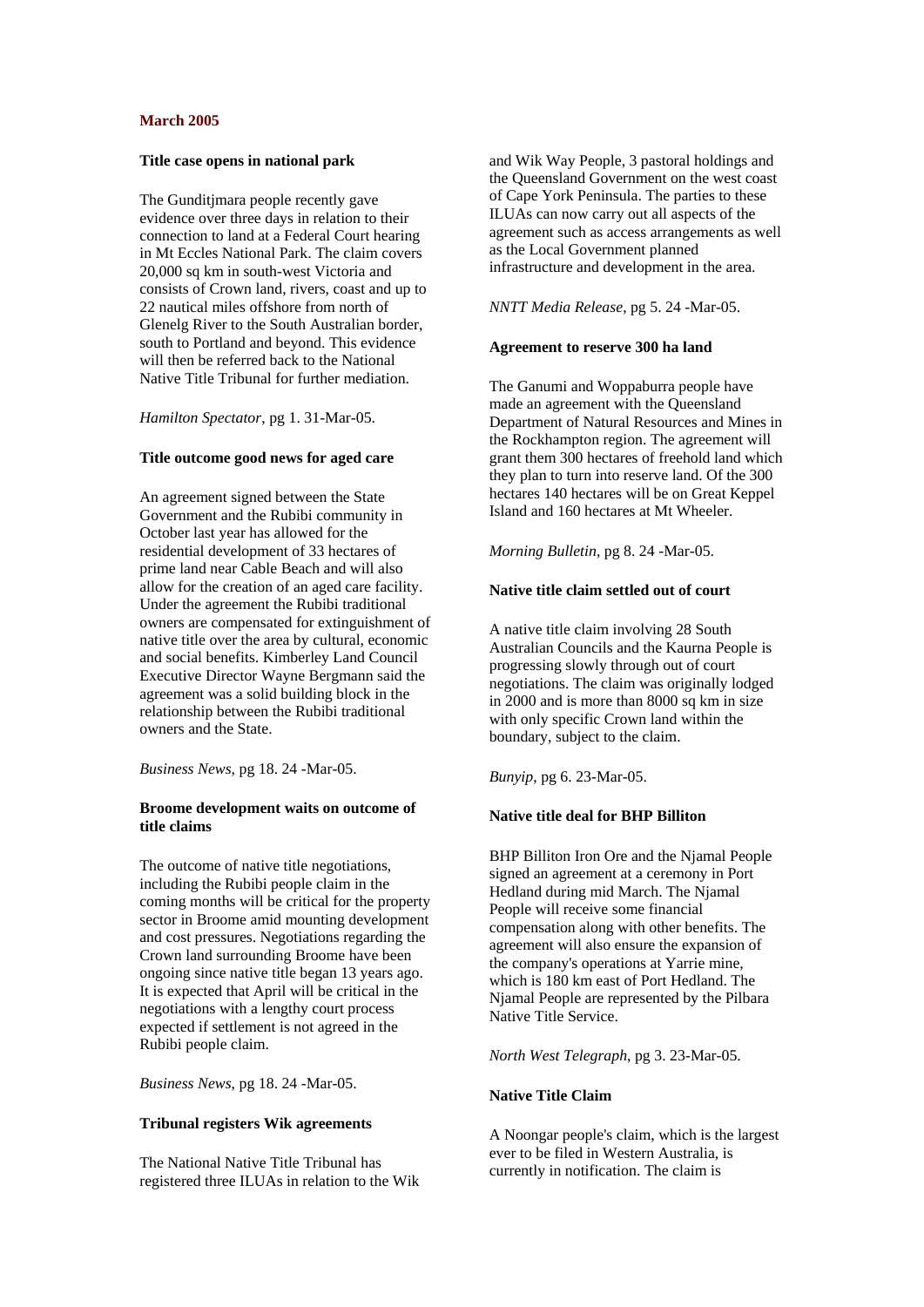194,000sq km and spreads from Jurien Bay, east to Coorow and southwards to Hopetoun. The claim is made up of several smaller claims that have been filed over the years and excludes privately owned land.

*Central Midlands & Coastal Advocate*, pg 4. 17-Mar-05.

# **Agreement signing makes title history**

A coalition of 16 Councils from the Western Australian Wheatbelt region have signed an ILUA covering over 40,000sq km. The coalition was formed by members of local governments which are part of the Central Country Zone of the WA Local Government Association (WALGA). The South West Aboriginal Land and Sea Council is the representative body for the Noongar claimants. Benefits from the agreement for the Noongar claimants were significant protection of cultural heritage sites, cross-cultural training, employment, training and contracting opportunities, along with consultation with the State, Councils and other land developers.

*Narrogin Observer*, pg 3. 16-Mar-05.

# **Coastal claims to be judged**

The long running native title dispute over the Community of Yarrabah in Far North Queensland and a large strip of its southern coast will be heard by a Federal Court Judge in Cairns. The communal native title claim involves four applicants from clans in the Yarrabah region, including the Mandingalbay Yidinji and Gunggandji groups. The Yarrabah Community Council involved in the claim has said the delay in resolving it was hurting the community by preventing vital developments including essential services.

*Cairns Post*, pg 5. 14-Mar-05.

#### **Mining Act hits a snag**

The West Australian Government's longrunning bid to overhaul the State's Mining Act and clear the native title backlog has again been halted, with the centrepiece of legislation passed in October now requiring further amendment before it can be enacted. These improvements to the legislation were formulated after more than two years of talks between the industry and native title groups. However, the changes are now unlikely to

come into effect until June 30 provided new amendments can be passed when Parliament resumes.

*West Australian*, pg 60. 12-Mar-05.

### **Review for SA native title**

The Aboriginal Legal Rights Movement's Native Title Unit (ALRM NTU) has initiated an independent review which will inquire into the way native title negotiations have been undertaken in South Australia. The review will inquire into all levels of negotiations and also related processes. ALRM's Executive Officer Parry Agius said both negative and positive aspects will be covered with the results documented.

### *Koori Mail*, pg 61. 09-Mar-05.

#### **Native title on agenda**

Six traditional owner groups between Bendigo and Mildura recently met to discuss native title issues pertinent to their region. Garry Murray, the Deputy Chairman of North West Clans Nation said at present a regional agreement was being negotiated with the State Government to settle the six native title claims. Mr Murray also said other issues to be discussed at the meeting included traditional owner's boundaries and the establishment of a body corporate.

*Bendigo Advertiser*, pg 9. 05-Mar-05.

#### **Native Title agreements to stimulate new exploration in North-West**

Queensland Mines Minister Stephen Robertson MP recently ratified a number of native title agreements which will allow eight mining exploration permits to be granted in the Cloncurry area. The agreement is between Ivanhoe Cloncurry Mines Pty Ltd and the Kalkadoon, Yulluna and Mitakoodi Peoples. These permits will cover land south of Cloncurry around the Selwyn copper-gold mine.

*ABC Online, Indigenous News, Message Stick*. 03-Mar-05.

# **Keys native title discussed**

Members of Ceduna District Council, the Ceduna Marina Development Company and